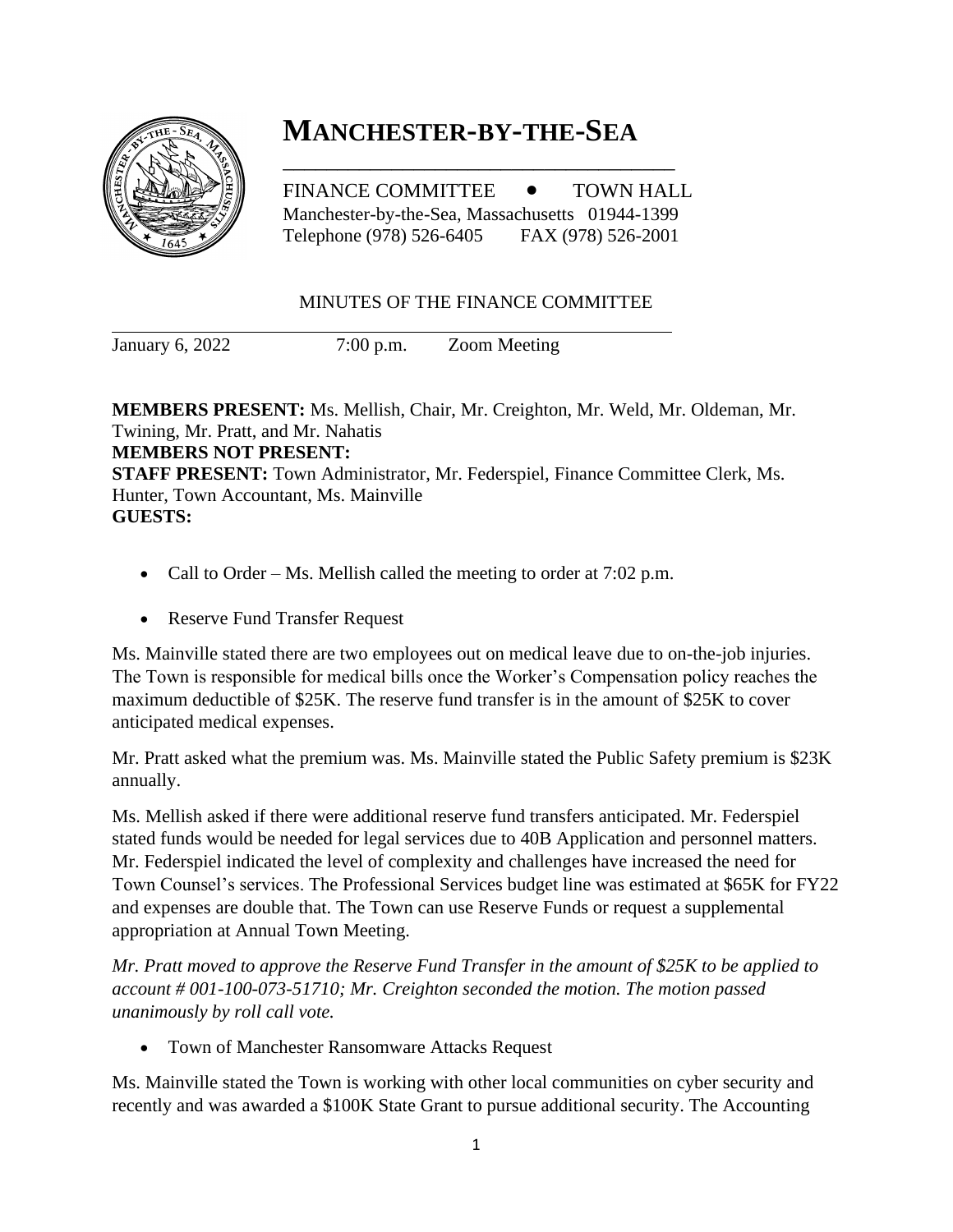Department working with IT in Danvers proposes group purchases of firewalls, multiple layers of security for email and additional back up protocols. The Town is also working with the Insurance Company to define separate policies for IT areas.

The State is sponsoring a MA Municipal Cyber Security Summit to provide for cities and towns to speak with the State Cyber Security Team. Mr. Creighton suggested that back up coverage be long enough recommending one to two months of backup. Ms. Mainville will check with software companies to define backup time frames.

The Committee supports the Town's effort to expand cyber security.

• FY23 Budget Initial Review & Future Meeting – Review Schedule

Ms. Mellish requested the Committee's feedback on which Departments the Committee is most interested in meeting with. Mr. Twining stated he was interested in meeting with Parks & Recreation, Police and Fire Departments. He would also like to Discuss Dispatch, Board of Health, Harbormaster and DPW – most interested in Facilities and long-term planning.

Ms. Mellish asked about Dispatch and the BOS current position on Dispatch. Mr. Federspiel stated the Regional 911 Feasibility Study will be completed in early February and the BOS will likely recommend adding Dispatch to the ATM Warrant with specific information around the impact on the FY23 Budget and Town budgets moving forward.

Ms. Mellish stated when the Committee meets with Fire and Police – Staffing and Dispatch and the magnitude of possible costs impacting the FY23 Budget may require redefining priorities in the FY23 Budget. Mr. Weld stated there will be \$148K in software costs assuming Dispatch stays in house. Ms. Mellish asked if the FY23 assumes Dispatch remains in house. Mr. Federspiel indicated it does not.

Ms. Mellish asked the Committee what had jumped out in their initial review. Mr. Weld stated the DPW Facilities 3<sup>rd</sup> party study at \$100K is a central part of the Capital Budget. Mr. Federspiel stated it is a first step in envisioning where DPW, Town Hall, Senior Center, Water and Sewer Plants and other facilities should be located in future years.

The Committee briefly discussed the Sewer Plant. The South Essex Sewer System has no interest in taking on new customers. Mr. Pratt asked about insurance on the sewer plant. Mr. Federspiel stated it is insured at the present value not replacement value. Mr. Weld asked about liability related to the Sewer Plant. Mr. Federspiel stated the Plant is covered by the Town's General Liability policy. Mr. Creighton indicated in the capital study it was important to look at all facility needs with sequencing when and where the facilities should be located.

Ms. Mellish asked about funding from the State and Federal infrastructure programs. Mr. Federspiel stated funding was to support sewer, water, and roads. There will be funding coming from the State which passed the \$4B bill. The Federal program is not fully defined at this time.

The Committee shifted the discussion to the School Budget. Mr. Federspiel proposed asking Superintendent Beaudoin and Mr. Urbas to come to a Finance Committee meeting to present the proposed MERSD Budget this month. The Committee is interested in: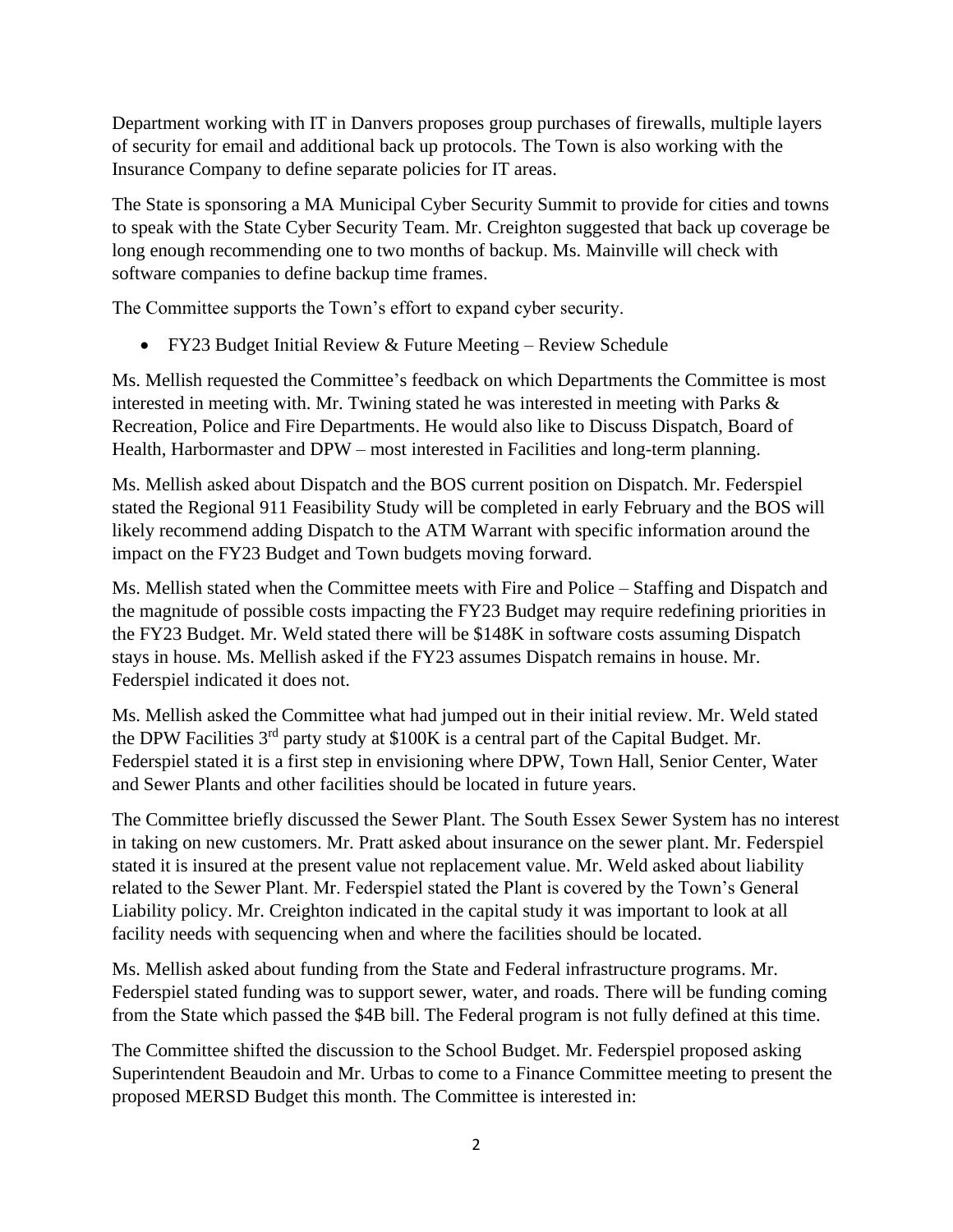- o Apportionment
- o School Choice
- o MBTS proposed budget increase
- o Essex North Shore Agricultural & Technical enrollment
- o Status of Teacher's Contract

Ms. Mellish stated she was interested in Public Safety, BOH and DPW budgets both operational and capital. Ms. Mellish asked about the Library and if there would be any change in that budget. Mr. Federspiel stated he was interested in having one full time custodian for both Town Hall and the Library, but that issue has not been resolved and was related to adjustments to the Library budget and State mandates.

Ms. Mainville stated the Pension Funding Numbers had been received and the final number is \$10K less than initially projected. She will make the change in the FY23 proposed budget.

Ms. Mellish noted Street Lights which were \$100K and now were \$60K she asked if the Town had originally projected the Street Lights being less than \$60K. Mr. Federspiel indicated that was correct however maintenance of old poles and deteriorating electrical wiring along with ongoing repairs were the reason for the ongoing costs. Ms. Mainville noted there are 320 lights in Town. The Committee suggested Mr. Desrosiers develop a maintenance plan for streetlights.

Ms. Mellish asked about the contract with Black Earth. Mr. Federspiel indicated he believes the contract will be signed by the first of February. Mr. Weld agreed stated the Town is close to completion and he is satisfied that the Finance Committee's concerns around exposure and methodology for moving in and taking control in the event that is necessary have been addressed.

Ms. Mellish asked if the Town would realize a decrease in Sanitation expenses this year. Mr. Federspiel stated not this year but in future years. Mr. Weld stated freeing up the current composting site leaves that site for a future DPW facility at no expense to the Town for land. Mr. Federspiel stated the Town is well positioned to manage composting and in the next 5-7 years the Stated will likely mandate composting.

Mr. Weld stated Parks & Recreation is requesting a \$2M Bond issued against CPC funds. He also indicated CPC has 12 to 13 applications for this year. Ms. Mellish indicated the bonding issue is new and she would like to discuss this more fully next week.

This request led the Committee to a discussion around Capital Exclusion, Excess Levy Capacity and managing debt without incurring interest on debt. The Town's current Excess Levy Capacity is 3.5%. Mr. Creighton asked about using the Excess Levy Capacity for capital spending and what was the difference is that approach to Capital Exclusion. Mr. Federspiel stated the voters appear comfortable with the current Capital Exclusion process and he recommends holding onto the Excess Levy Capacity which can be used in the future.

Ms. Mellish asked about the BRIC grant for the Central Street Culvert. Mr. Federspiel stated the process has moved onto the last step which is a posted Public Notice allowing for 15 days for Public Comment.